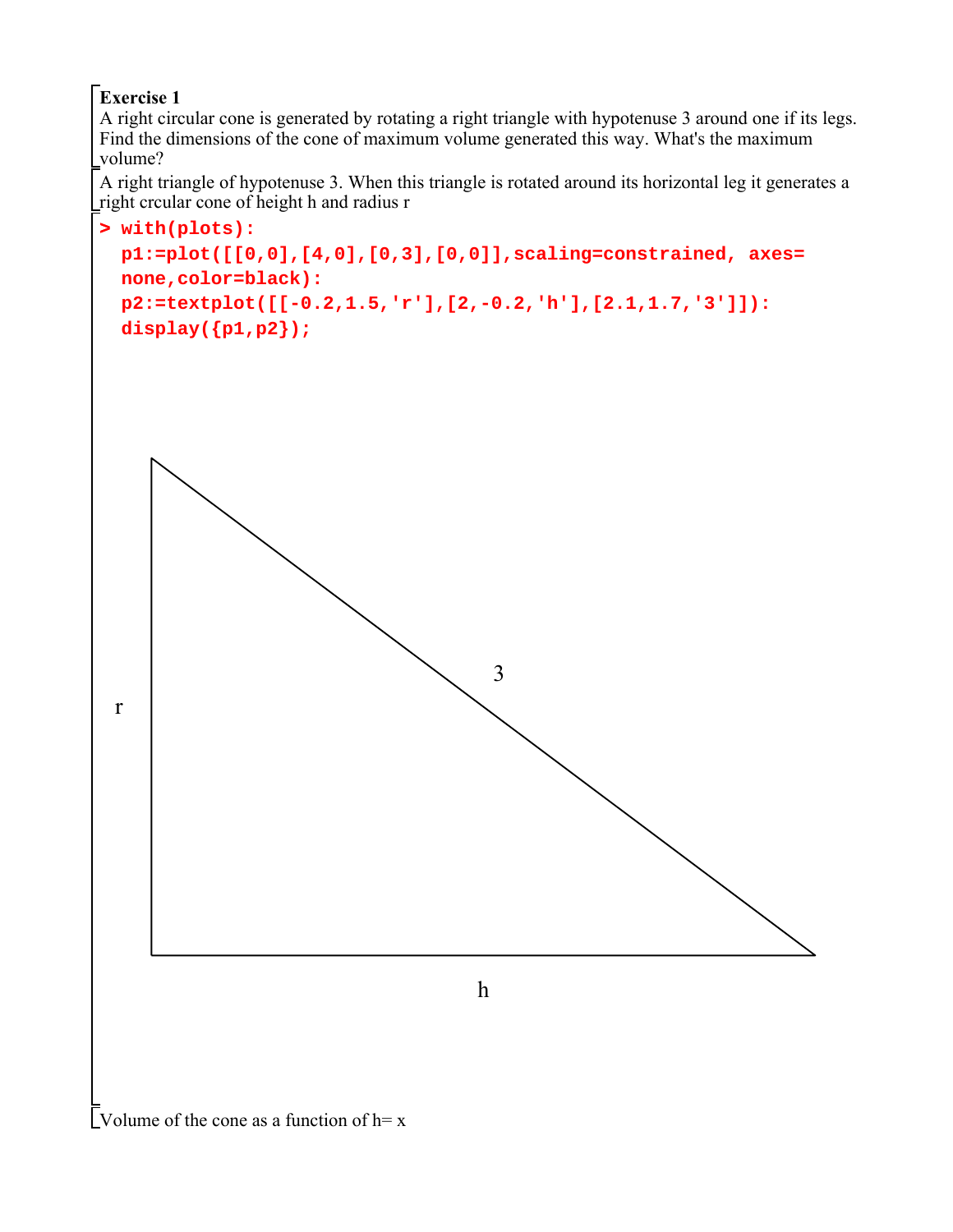

We observe that V reaches an absolute maximum in the interval  $[0,3]$ . To identify the maximum we Llook for the critical points of V in the interval  $(0,3)$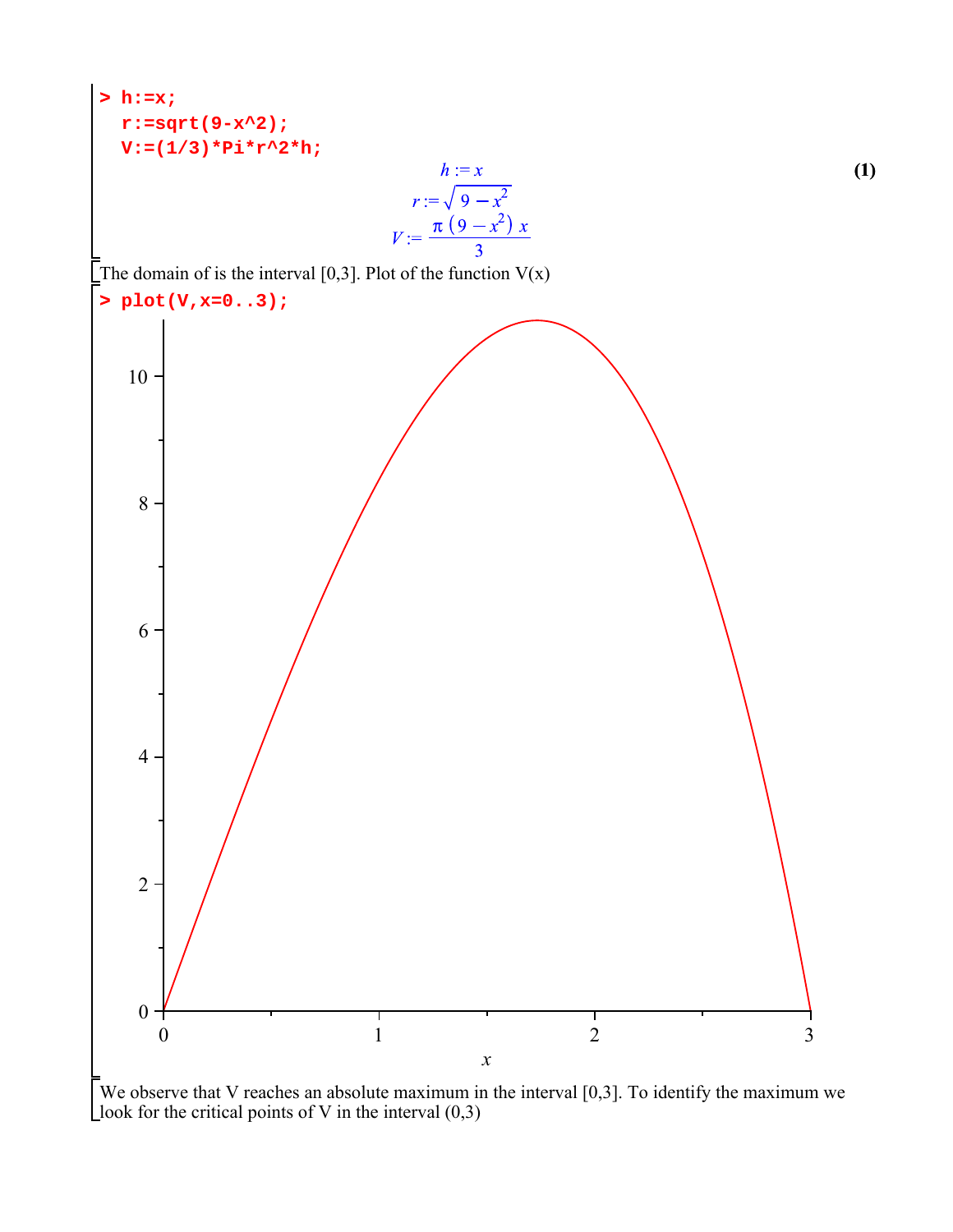```
> 
diff(V,x);
 s:=solve(diff(V,x),x);
```

$$
-\frac{2\pi x^2}{3} + \frac{\pi (9 - x^2)}{3}
$$
  
s :=  $\sqrt{3}$ ,  $-\sqrt{3}$  (2)

Only the positive value is in the interval (0,3).

**> x0:=s[1];**

$$
x\theta := \sqrt{3} \tag{3}
$$

Dimensions and Volume of the cone of maximum volume

```
> 
h0:=subs(x=x0,h);
 r0:=subs(x=x0,r);
 Vmax:=subs(x=x0,V);
```

$$
ho := \sqrt{3}
$$
  
\n
$$
r0 := \sqrt{6}
$$
  
\n
$$
Vmax := 2 \pi \sqrt{3}
$$
\n(4)

## **Exercise 2**

The base of a solid is the region bounded by the curve  $y=exp(-x)$  and the lines  $x=0, y=0$  and  $x=ln 2$ . Find the volume of the solid if its cross sections parallel to the yz-plane are circles with a diameter running between the curve and the x-axis.

Plot of the base and the diameter of the circular cross section

```
> 
with(plots):
 p1:=plot(exp(-x),x=0..ln(2),tickmarks=[0,0]):
 p2:=plot([ln(2)/2,t,t=0..exp(-ln(2)/2)]):
 p3:=plot([ln(2),t,t=0..exp(-ln(2))]):
 p4:=textplot([[ln(2)/2,-0.1,'x'],[ln(2)/2,exp(-ln(2)/2)+0.1,'exp
 (-x)'],[ln(2),-0.1,'ln2']]):
 display({p1,p2,p3,p4});
```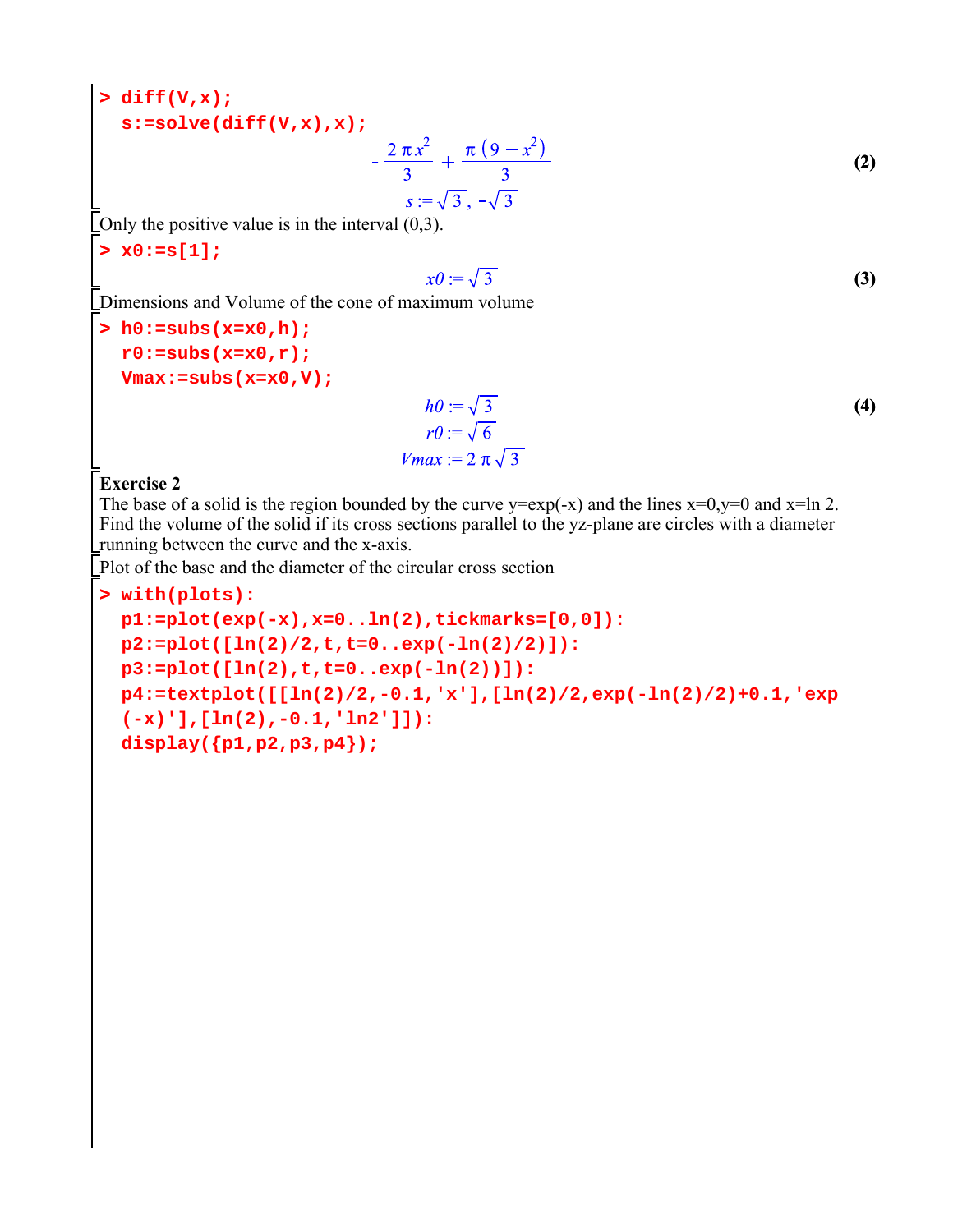

**(6)**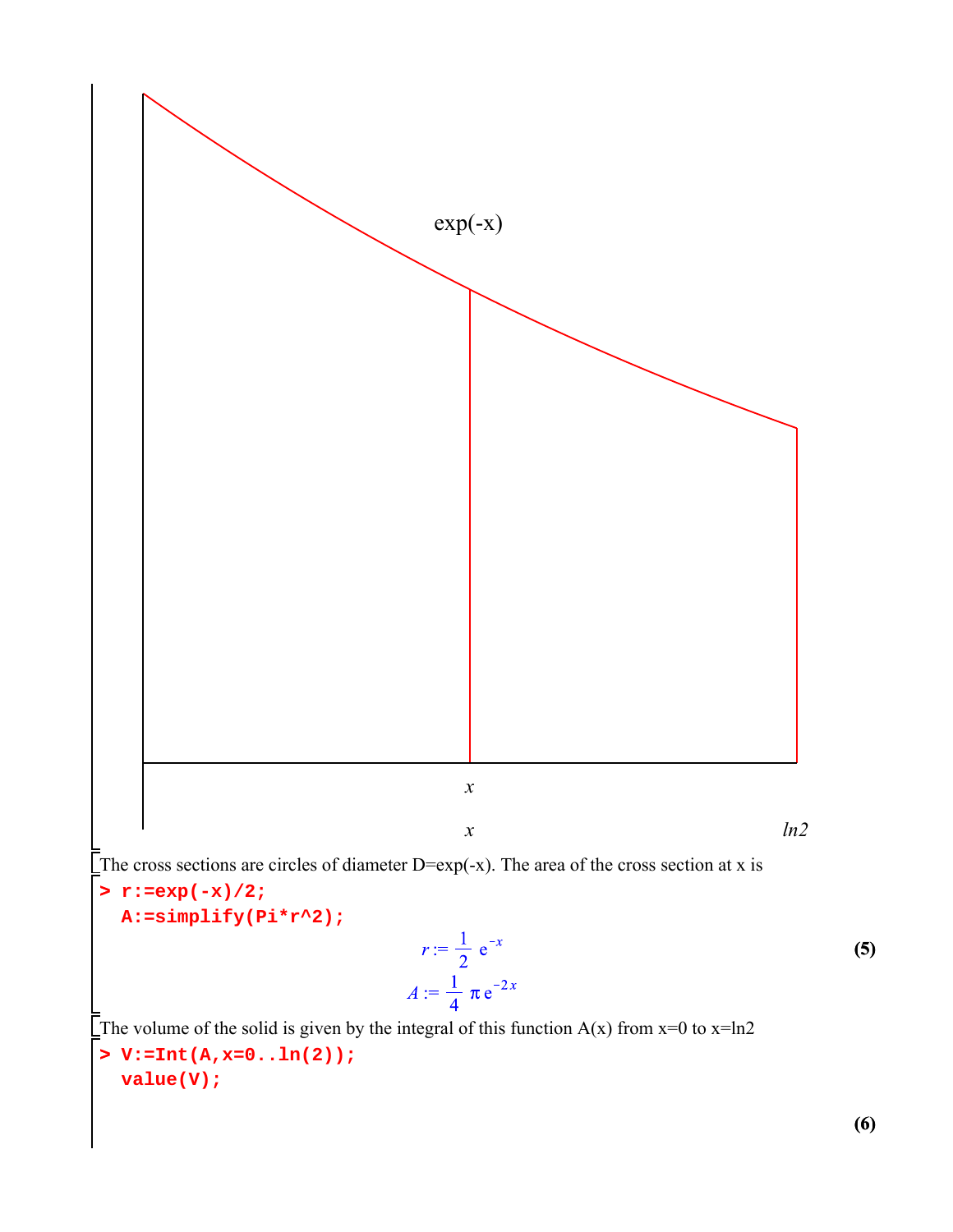$$
V := \int_0^{\ln(2)} \frac{1}{4} \pi e^{-2x} dx
$$
 (6)  

$$
\frac{3 \pi}{32}
$$

## **Exercise 3**

a) Study convergence of the series of general term  $a(n)=3^n/n/n^2$ , with n from 1 to infinity and find the sum if convergent.

b) Repeat with the series of general term  $cos(nPi)/4^n$ 

a) General term of the series

## **> a:=n->3^n/n^2;**

$$
a := n \to \frac{3^n}{n^2} \tag{7}
$$

Apply the ratio test

**> L:=Limit(a(n+1)/a(n),n=infinity);**

$$
L := \lim_{n \to \infty} \frac{3^{n+1} n^2}{(n+1)^2 3^n}
$$
 (8)

**> L:=Limit(simplify(a(n+1)/a(n)),n=infinity);**

$$
L := \lim_{n \to \infty} \frac{3 n^2}{(n+1)^2}
$$
 (9)

**> L:=limit(simplify(a(n+1)/a(n)),n=infinity);**

$$
L:=3\tag{10}
$$

Since L>1 the series diverges b) The values of  $cos(n*Pi)$  alternate between -1 and +1

- **> seq(cos(n\*Pi),n=1..5);**
- $-1, 1, -1, 1, -1$ **(11)**

General term of the series

> 
$$
a:=n->(-1) \cdot n/4 \cdot n;
$$

$$
a := n \to \frac{(-1)^n}{4^n} \tag{12}
$$

Series

**> Sum(a(n),n=1..infinity);**

$$
\sum_{n=1}^{\infty} \frac{(-1)^n}{4^n}
$$
 (13)

This is a geometric series of ratio  $r=1/4$  without the initial term  $r^0=1$ . Since abs(r)<1 the series Leonverges and the sum from  $N=1$  to infinity is given by

**> r:=-1/4; S:=1/(1-r)-1;**

$$
r:=-\frac{1}{4} \tag{14}
$$